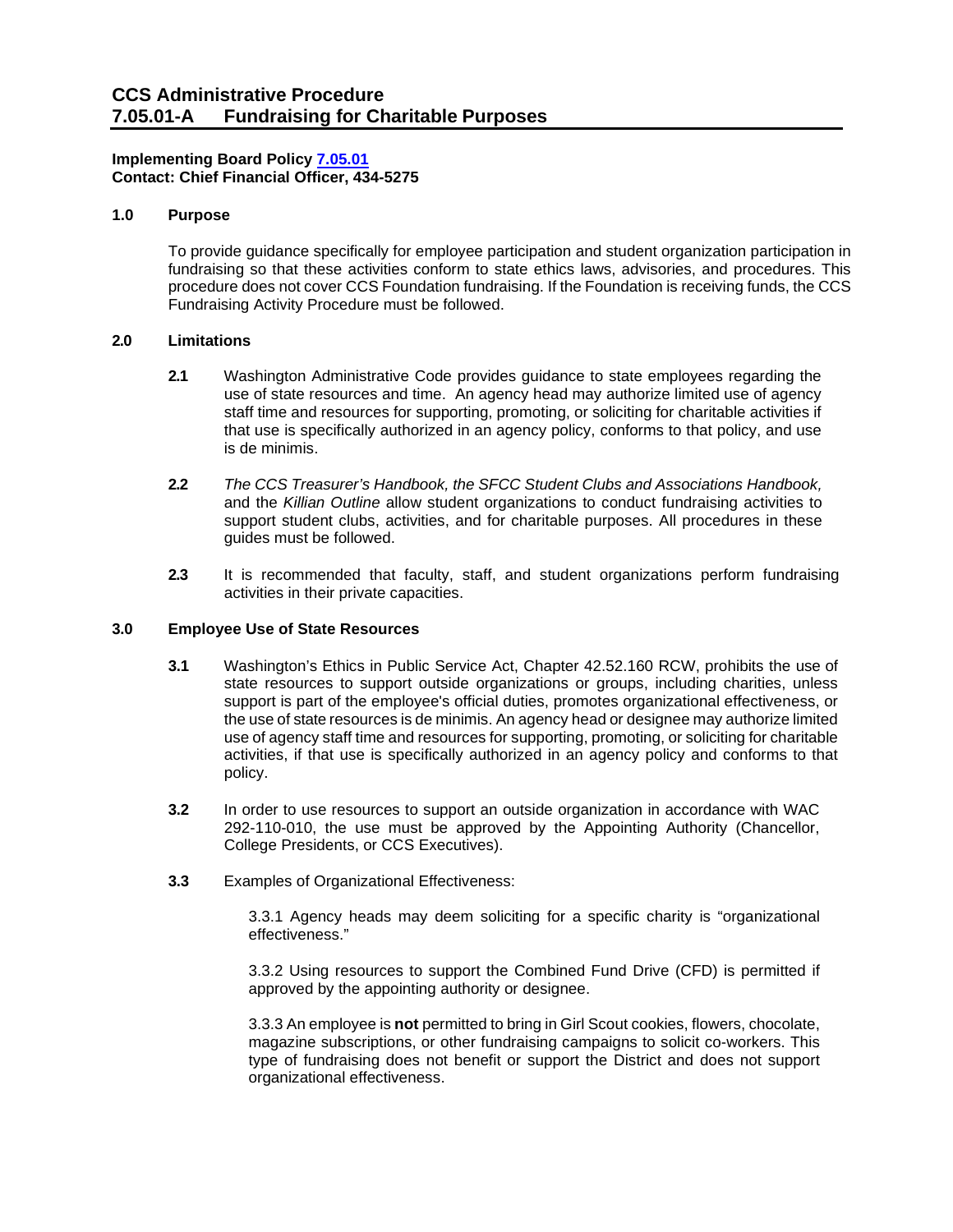**3.4** "De minimis use" occurs when all the following conditions are met:

3.4.1 There is little or no cost to the District;

3.4.2 Any use is brief in duration, occurs infrequently, and is the most effective useof time or resources;

3.4.3 The use does not interfere with the performance of the administrator'sor employee's official duties;

3.4.4 The use does not disrupt or distract from the conduct of District business dueto volume or frequency;

3.4.5 The use does not disrupt other District employees and does not obligate themto make personal use of District resources; and

3.4.6 The use does not compromise the security or integrity of Districtproperty, information, or software.

**3.5** Examples of De Minimis Use of State Resources

3.5.1 Use of an office computer to create a flyer of the approved charitable activity.

3.5.2 Print and place a flyer in break rooms/common areas/bulletin boards that have been approved as a place to post announcements

3.5.3 Use of and placement of bins for collection of goods for donation. (Bins maynot be purchased using CCS resources.)

3.5.4 The agency uses a very limited amount of state-paid time and agency resources to send on e-mail notifying employees of the fundraising event. An email sent to notify employees of a blood drive would be considered a limited and acceptable use of state resources.

3.5.5 Another example is a bake sale to support an Adopt-A-Family Program. Here, the baking would be performed at home and after working hours. The baked goods are then displayed for purchase during break times and the lunch hour. When gifts are purchased for the family, the purchases are made after working hours.

#### **3.6** Examples of Violations of De Minimis Use of State Resources

3.6.1 Any use of state resources that results in a cost to CCS or an expenditure of funds should be avoided. Consider this scenario: a group of employees spend six working hours of staff time a week for over a four-week period to plan a charitable fundraiser, and use the computer, fax, and copier to produce fundraising materials. This is an expenditure of state funds that **would not be considered de minimis or limited** use of state resources. In addition, state resources may not be used for the benefit of any other person, whether or not operated for profit, unless the use is within the course of official duties.

3.6.2 The agency uses state-paid time and agency resources to distribute multiple flyers to all agency employees. **This is an ethical violation**, as it does not meet the de minimis requirement.

**3.7** Any activity related to campaigning for election or promoting or opposing ballot propositions is prohibited.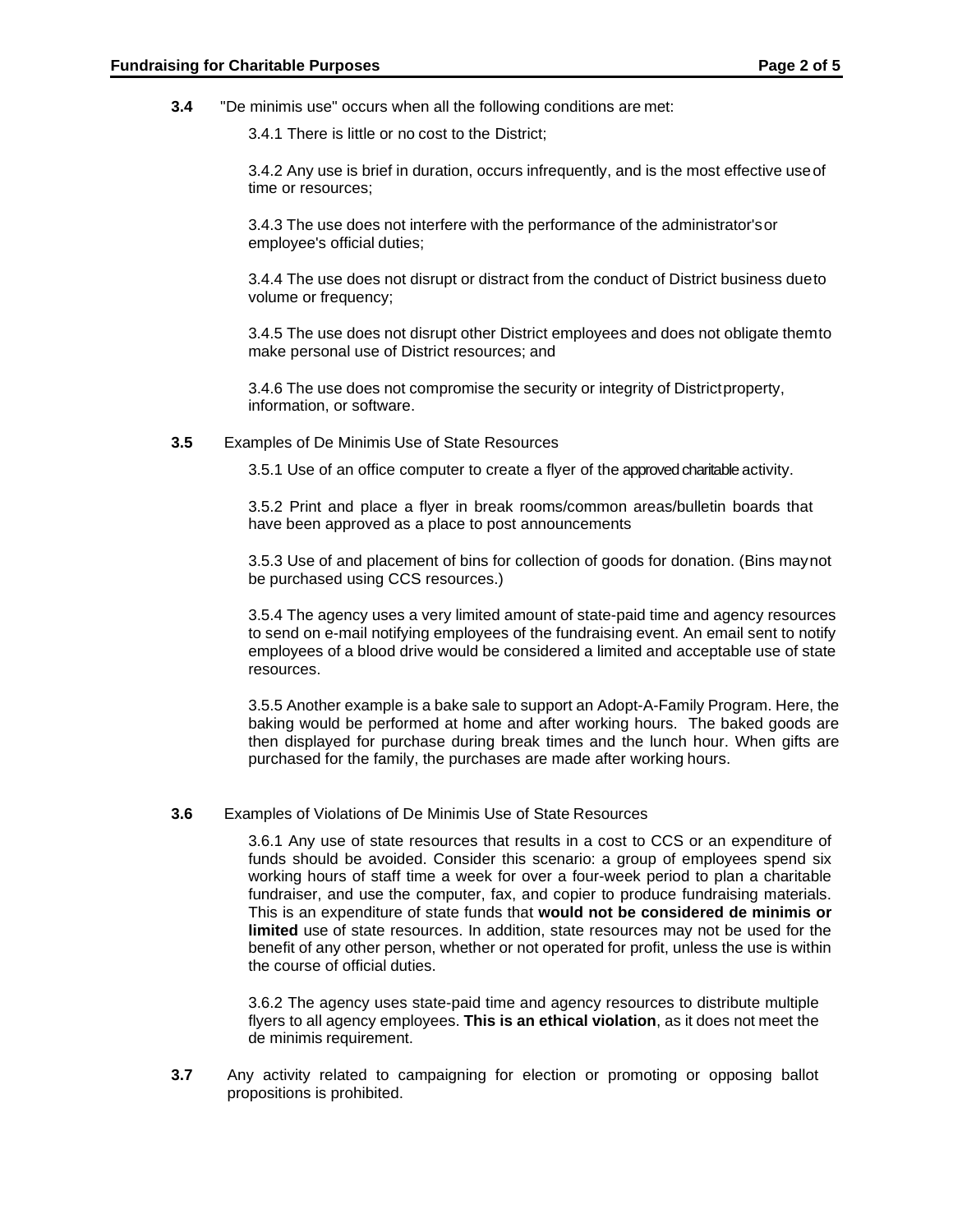### **4.0 Solicitation by State Employees**

- **4.1** Washington's Ethics in Public Service Act prohibits charitable solicitations that may lead to the appearance that a donation may result in favorable treatment from the state.
- **4.2** State employees may not use their official state positions to solicit goods and services from private organizations or businesses.
- **4.3** Charitable solicitation is not permitted in or on those facilities to which access by the general public is restricted or where such solicitation would significantly impinge upon the primary business being conducted.
- **4.4** Examples of Allowable Solicitations

4.4.1 On their lunch break or after work a group of employees who are involved in regulating or contracting on behalf of CCS solicit holiday gifts on behalf of a family sponsored by Adopt-a-Family. They do not solicit from CCS vendors or other individuals with whom they conduct state business. When soliciting the gifts, they tell the businesses that they are soliciting on behalf of the sponsored family or Adopt-a-Family. **This is not an ethical violation.** By soliciting on behalf of the private charity and not a state agency they are not using their state positions to influence the private businesses. In addition, the employees arenot using state paid time or resources for the solicitation.

4.4.2 After work or on the weekend a group of state employees solicit holiday gifts on behalf of a family sponsored by Adopt-a-Family or their local private school. They solicit door-to-door in their neighborhood and do not solicit from CCS vendors or other individuals with whom they conduct state business. When soliciting the gifts, they indicate that they are soliciting on behalf of the private school, the sponsored family, or Adopt-a-Family. **This is not an ethical violation***.* The employees are not using their state positions to influence the private businesses and are not using state resources to support the private charities.

## **4.5** Examples of Non-Allowable Solicitations

4.5.1 An employee is active in a local PTA organization that holds fundraising events to send children to the nation's capital. Although a parental payment of expenses for the trip is expected, the more raised through individual contributions, the less the parent must pay. The employee uses CCS e-mail to solicit contributions to the fundraiser from a broad distribution list of co-workers. The e-mail asks each recipient to pass along the e-mail to other state employees. **This is an ethical violation***.* The employee is using state resources to promote an outside organization and a private interest. By sending the e-mail to other state employees and asking state employees to pass the solicitation along, the employee is asking other state employees to improperly use state resources in a manner that interferes with the performance of official duties.

4.5.2 The purchasing office sends a letter requesting gifts or donations for use at a CFD kick-off luncheon to several vendors who provide goods and services to CCS. **This is an ethical violation***.* While the purchasing supervisor will not personally benefit from the gifts, the CFD charities and the gift recipients would benefit from them. In addition, it would be reasonably expected that vendors who respond favorably to the solicitation did so with the intent to influence the vote, action, or judgment of the purchasing supervisor.

4.5.3 A CCS executive sends a letter to local businesses, including several vendors who provide goods and services to CCS, requesting gifts or donations for a use that will benefit CCS employees and a private charity. **This is an ethical violation***.*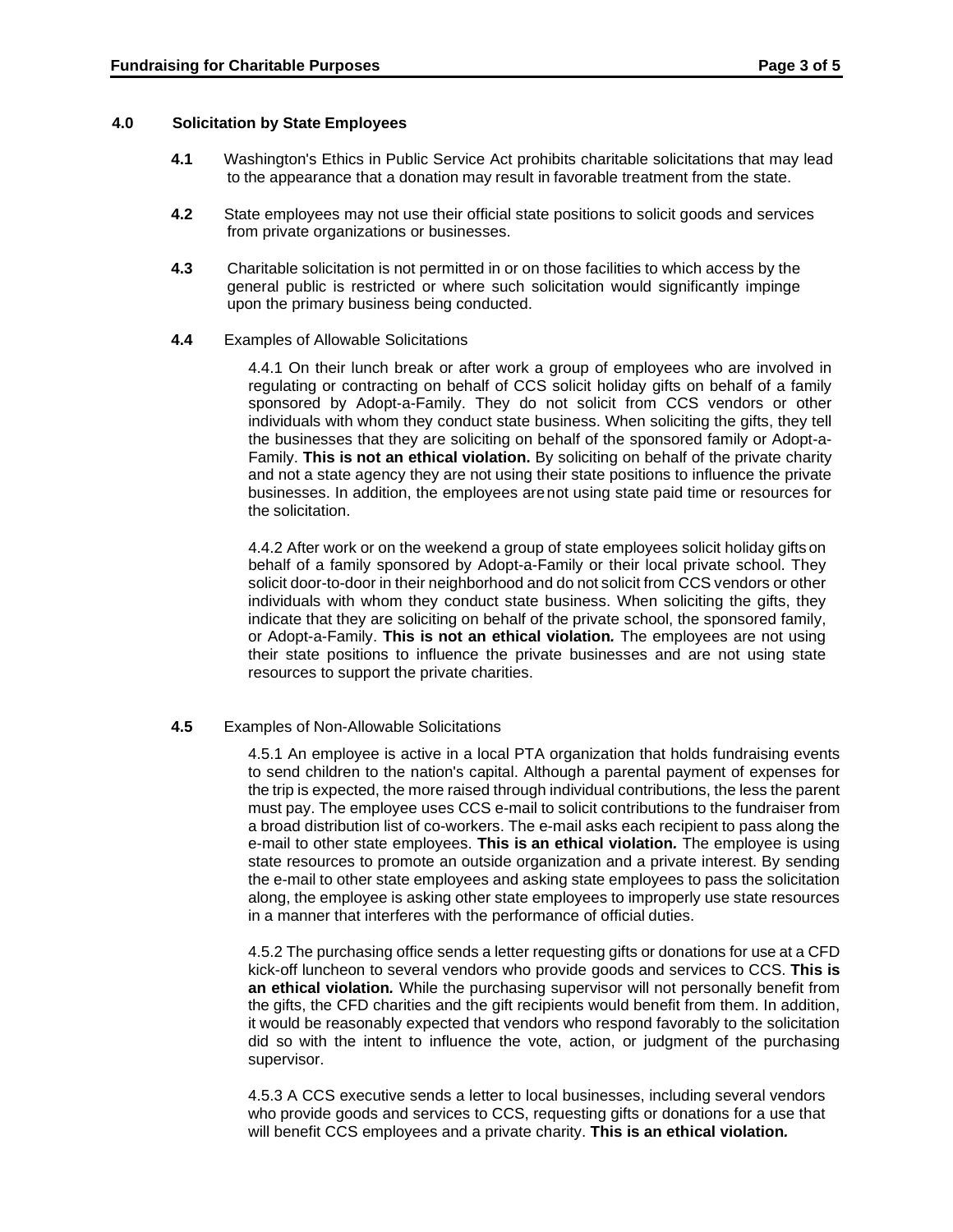While the executive will not personally benefit from the gifts, the private charity would benefit from them. In addition, it would be reasonably expected that vendors who respond favorably to the solicitation did so with the intent to influence the vote, action, or judgment of the executive. This expectation of the vendors would be true even if the executive did not routinely participate in such decisions.

4.5.4 On their lunch break a group of employees who work for an agency that regulates or administers benefits for private business, but who are not personally involved in regulating or administering benefits for their agency, solicit holiday gifts on behalf of a family sponsored by Adopt-a-Family. When soliciting the gifts, they voluntarily inform the businesses that they are employed by their state agency but are soliciting on behalf of the sponsored family or Adopt-a-Family. **This is an ethical violation.** By stating that they are employed by an agency that regulates or administers benefits for the private businesses they are using their state positions to influence the private businesses and support the private charity.

## **5.0 Student Organization Activity**

- **5.1** Funds raised without the use of state property or facilities are considered private funds and may be used without state fund restriction. They must not be commingled with state funds. Such funds must be held in separate college accounts to retain their private character.
- **5.2** If S&A funds are used as "seed money" then all funds collected become state funds and are subject to state rules and regulations.
- **5.3** The college is to be compensated from private funds for any direct costs associated with the fundraising activity, such as facility or equipment use. However, de minimis use may be allowed.
- **5.4** Club-sponsored fundraising events, club sponsoring vendor, and raffles must have the appropriate forms completed in advance of the event. Notice is to be given to the administrative assistant of Student Support Services and/or discussion with the Director of Student Funded Programs depending on the type of event.
- **5.5** The student organization is responsible for complying with all RCW and WAC Raffle Rules.

# **6.0 Related Information**

- **6.1** CCS Board Policy [7.05.01-A](https://ccs.spokane.edu/ccsglobal/media/Global/PDFs/District/Policies/CH7/7.05.01_FundRaising/7-05-01A_FundRaising.pdf) Fundraising and Gift Acceptance
- **6.2** Chapter [42.52](https://apps.leg.wa.gov/RCW/default.aspx?cite=42.52) RCW Ethics in Public Service and [RCW 9.46](https://app.leg.wa.gov/RCW/default.aspx?cite=9.46)
- **6.3** [WAC 292-110-010](https://apps.leg.wa.gov/WAC/default.aspx?cite=292-110-010) and [132Q-136-040\(6\)](https://app.leg.wa.gov/WAC/default.aspx?cite=132Q-136-040)
- **6.4** Washington State [Executive Ethics](https://ethics.wa.gov/) Board
- **6.5** Administrative Procedure [5.20.01-B](https://ccs.spokane.edu/ccsglobal/media/Global/PDFs/District/Policies/CH5/5.20.01_CashMgmt/5-20-01B_AgencyAccts.pdf) Agency (Trust) Accounts
- **6.6** Administrative Procedure [2.10.06-A](https://shared.spokane.edu/ccsglobal/media/Global/PDFs/District/Policies/CH2/2.10.06_GeneralEthicsForEmployeesOfficers/2-10-06A_GeneralEthicsForEmployeesOfficers.pdf) General Ethics for Employees and Officers, Section 9.0 Supporting Outside Organizations (including charities)
- **6.7** State of Washington Executive Ethics Board Advisory [Opinion Number 02-02A](https://ethics.wa.gov/sites/default/files/public/AO%2002-02A%20Revised%202017.pdf)